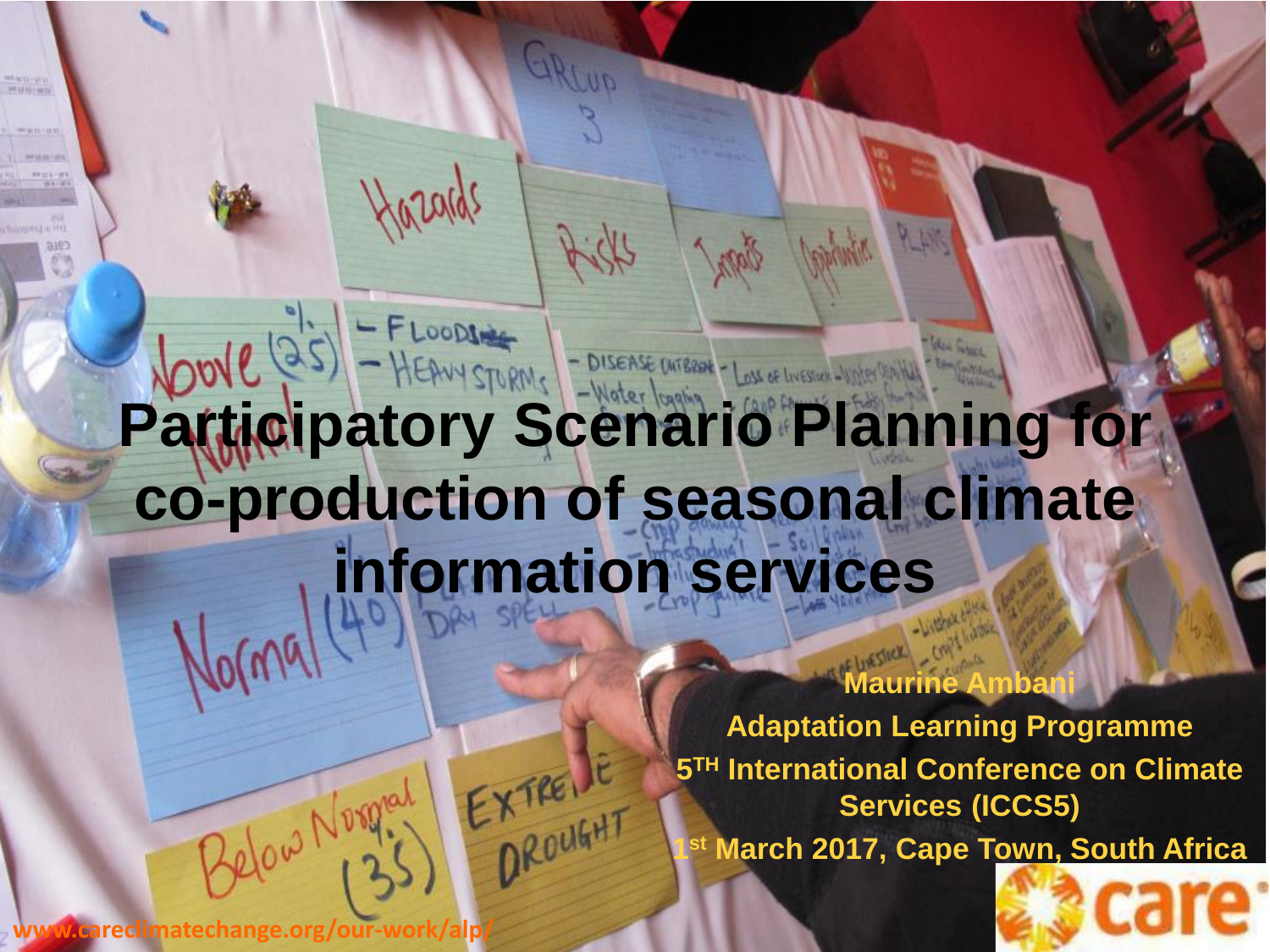### **Introduction**

- Increasing need for climate information to support planning and decision making for adaptation, DRR, climate resilient development.
- Attention on generating more reliable climate information in Africa Is this enough?



- **Systems & services needed to enable continuous access, understanding, use**. Means…
	- $\triangleright$  Involve all actors to have a service responsive to *dynamic, uncertain decision making contexts*.
- **How to fully engage all actors, users, in service design & delivery?**
	- **What does it take?**

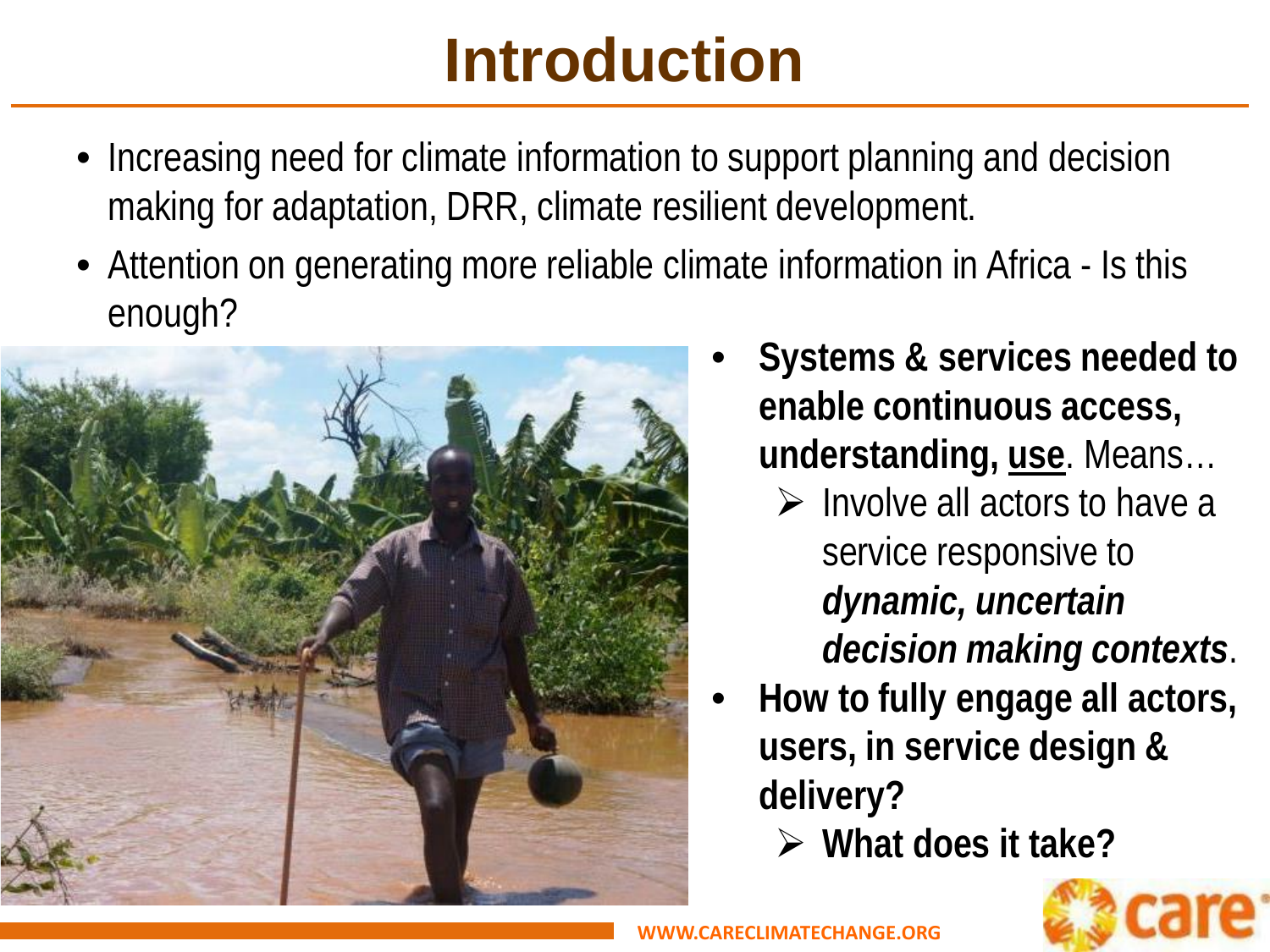# **Participatory Scenario Planning (PSP)**

- 2011, Adaptation Learning Programme (ALP) developed PSP
	- **Multi-stakeholder** approach involving users (*farmers, pastoralists, local government sector services, input suppliers, micro-finance etc.*) to access seasonal forecasts, **collective understanding & interpretation** of forecasts & uncertainty into **actionable climate information (advisories)**, for decision making and planning.

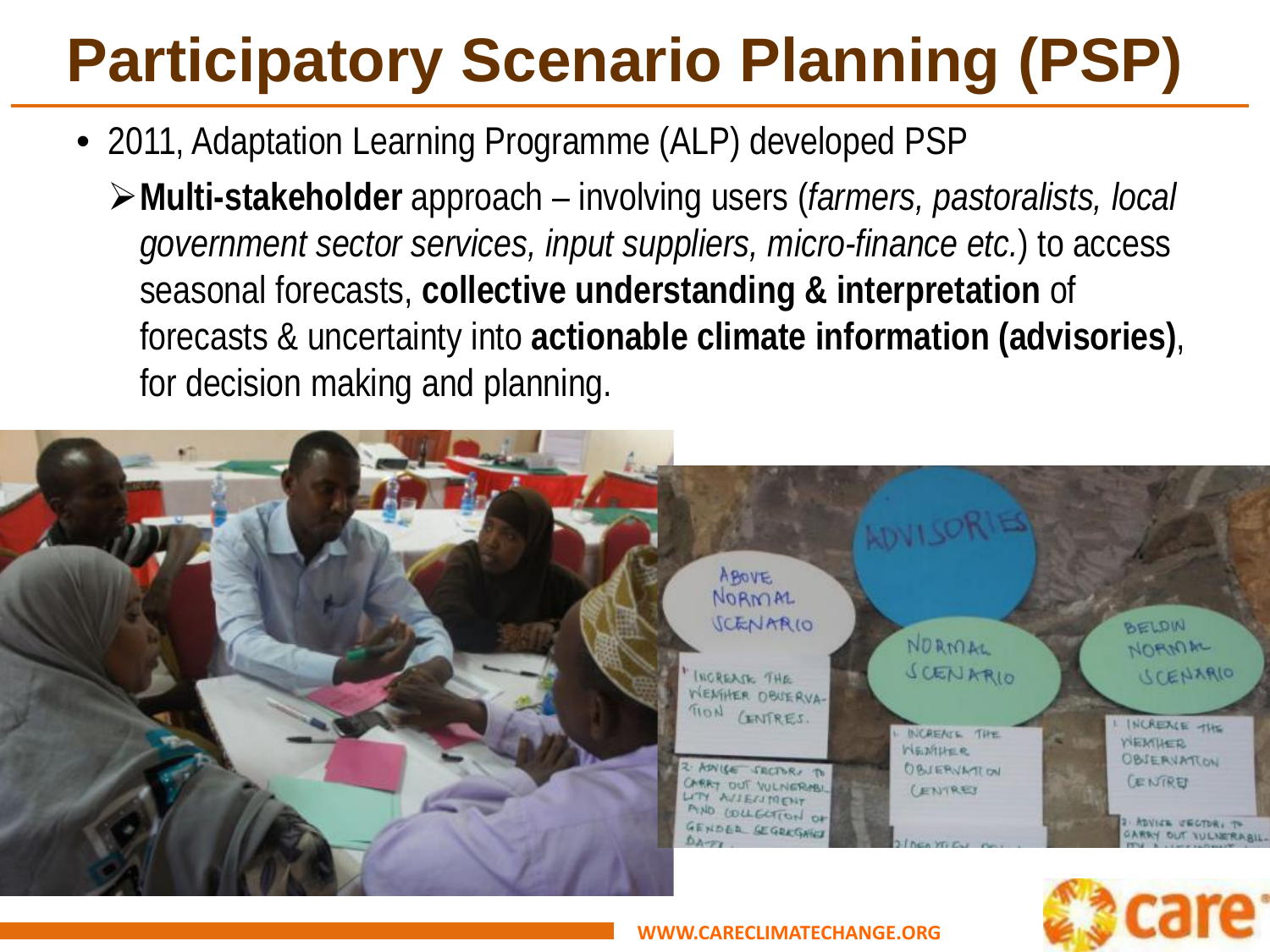#### **Learning from implementing & upscaling PSP**

- **Scaling PSP – pilot in Garissa County -> all 47 counties in Kenya -> several countries in Africa.**
- **What have we learnt from involving users?** Assessment in 5 countries, to:



- **Process**  critical components, success factors, challenges to realise effective user based climate services?
- **Communication** reach to different users of forecasts & advisories?
- **Impact** value for users, producers & intermediaries?

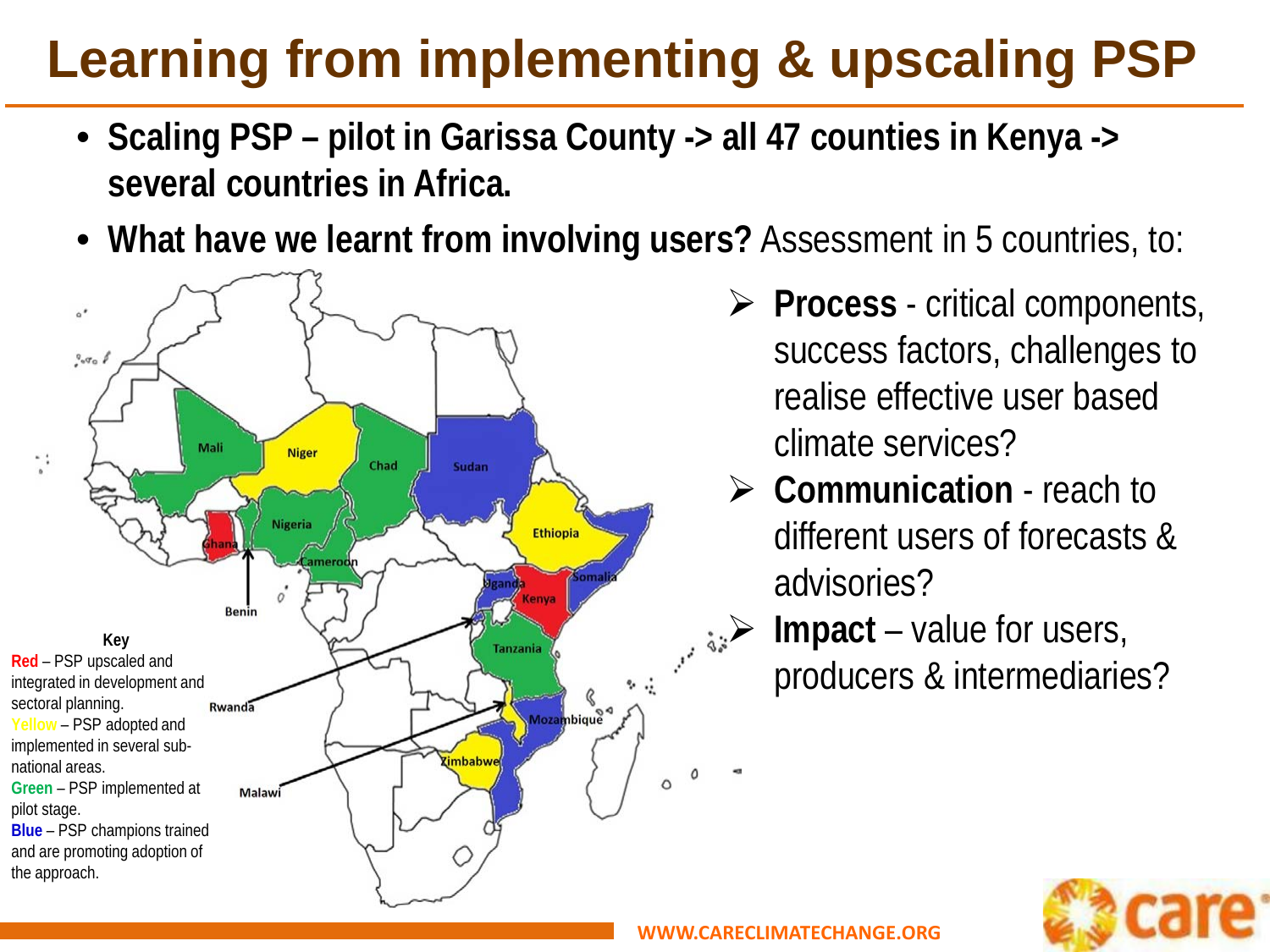#### **Process**

**#1 Regular multi-stakeholder interaction, with users, creates actor connectivity to listen & respond to different user demands.**

• BUT, this requires **brokering linkages, convening & facilitating dialogue** 

|                      | Kenya                                                                                                                                                                 | Ghana                                                                                                                                                                                                                                                                     | <b>Niger</b>                                                                                                                                                                    | Ethiopia                                                                                                                                                                                                                                                                                         | <b>Malawi</b>                                                                                                                                                                                                                                                                                                                                                                                                                                         |
|----------------------|-----------------------------------------------------------------------------------------------------------------------------------------------------------------------|---------------------------------------------------------------------------------------------------------------------------------------------------------------------------------------------------------------------------------------------------------------------------|---------------------------------------------------------------------------------------------------------------------------------------------------------------------------------|--------------------------------------------------------------------------------------------------------------------------------------------------------------------------------------------------------------------------------------------------------------------------------------------------|-------------------------------------------------------------------------------------------------------------------------------------------------------------------------------------------------------------------------------------------------------------------------------------------------------------------------------------------------------------------------------------------------------------------------------------------------------|
| Lead<br>institutions | <b>Agriculture Sector</b><br>$\bullet$<br><b>Development Support</b><br>Programme (ASDSP)<br>Kenya Meteorological<br>$\bullet$<br><b>Services Department</b><br>(KMD) | <b>District Assembly</b><br>$\bullet$<br>Ministry of Food<br>$\bullet$<br>and Agriculture<br>Ghana<br>$\bullet$<br>Meteorological<br>Agency (GMET)<br>Presbyterian<br>$\bullet$<br>Agricultural<br><b>Station</b><br>Rural<br>$\bullet$<br>Development and<br>Empowerment | $CARE - ALP,$<br>$\bullet$<br>BRACED,<br><b>GARIC</b><br>Niger<br>$\bullet$<br>Meteorological<br><b>Services</b><br>(DMN)<br><b>AGRHYMET</b><br>$\bullet$<br>Regional<br>Centre | Pastoral<br>$\bullet$<br><b>Resilience</b><br>Improvement &<br>Market<br>Expansion<br>(PRIME) project<br>Zonal- and<br>$\bullet$<br>district-level<br><b>Disaster</b><br>Preparedness<br>and Prevention<br>Office (DPPO)<br><b>National</b><br>$\bullet$<br>Meteorological<br><b>Authorities</b> | <b>Civil Society Network on</b><br>$\bullet$<br><b>Climate Change</b><br><b>Enhancing Community</b><br>$\bullet$<br><b>Resilience Project</b><br>Churches Action in Relief and<br>$\bullet$<br>Development<br>Department of Climate<br>$\bullet$<br>Change and Meteorological<br><b>Services</b><br>Developing Innovative<br>$\bullet$<br>Solutions with Communities to<br><b>Overcome Vulnerability</b><br>through Enhanced Resilience<br>(DISCOVER) |
| Funding<br>source(s) | Main source: ASDSP<br>$\bullet$<br>In select districts:<br>$\bullet$<br>NGOs (e.g. CARE and<br>ADESO)<br><b>County Government</b><br>$\bullet$                        | CARE ALP<br>$\bullet$<br>MOFA-WAAP<br>$\bullet$<br>USER - DRIVEN FUNDING TO MEET DEMAND<br>$L$ $\sim$ $\sqrt{S}$ (e.g.<br>OXFAM through<br>ELCAP)                                                                                                                         | CARE ALP<br>$\bullet$<br>CARE<br>$\bullet$                                                                                                                                      | PRIME project<br>$\bullet$                                                                                                                                                                                                                                                                       | <b>ECRP</b><br>$\bullet$<br>DIO.<br>$\bullet$                                                                                                                                                                                                                                                                                                                                                                                                         |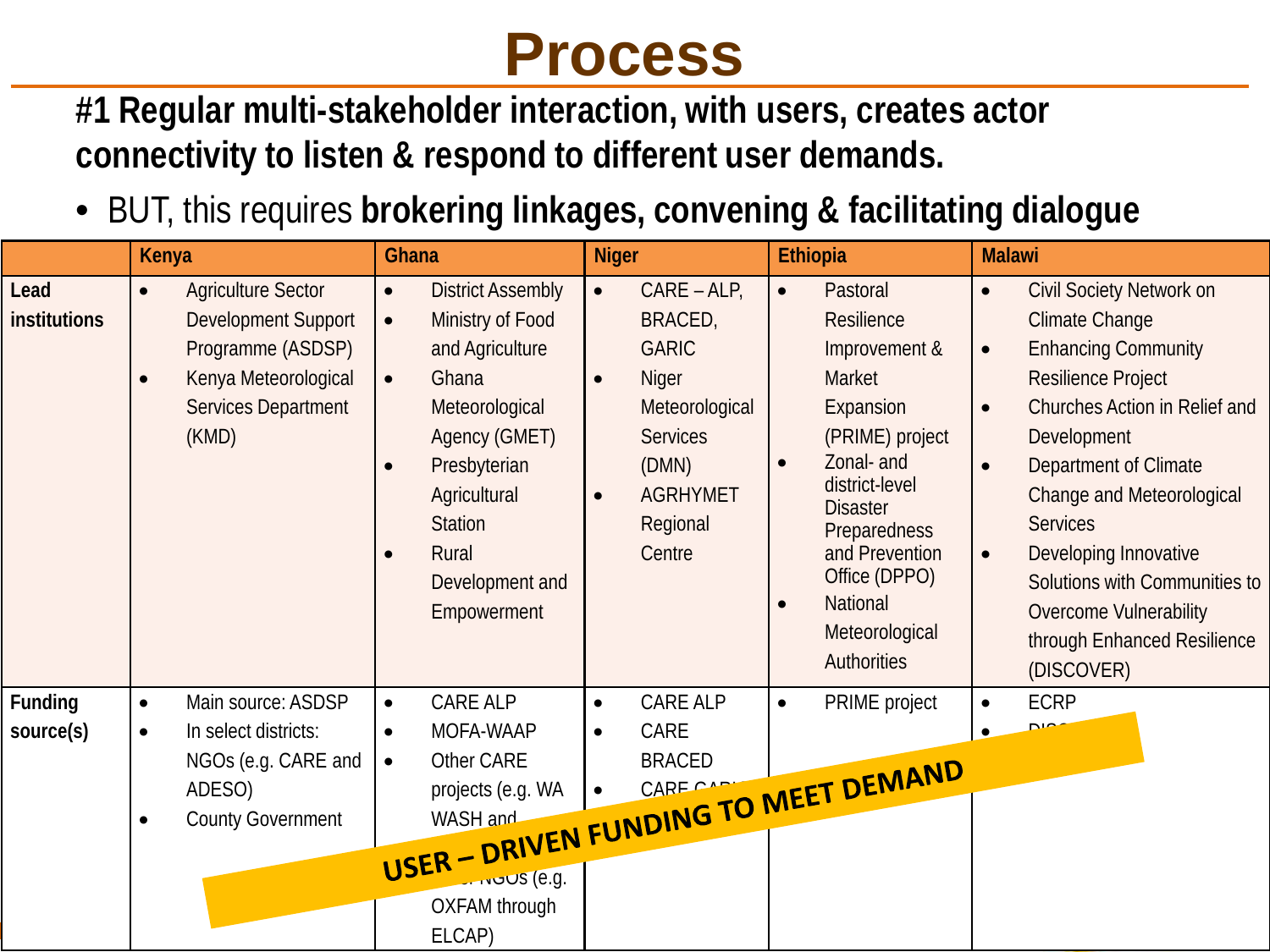## **Communication**

#### **#2 Climate information should be communicated, NOT disseminated**

- Involving users prompts combinations of communication channels for user access, understanding, confidence to use in decision making.
- *"While radio provide wider reach of climate information, users reluctant to act on advisories because they tend to be followed by advert from [some] inputs suppliers."*  (*Murang'a County, Kenya*) • **ICTs more effective if linked to**



- **interaction with** information **providers** e.g.
- $\triangleright$  PSP forums in Garissa County, Kenya, helped people follow previously ignored flood warnings.
- > Action on advisories through *Dague* system in Afar, Ethiopia because community trust the system

• **Communication with impact - trust, confidence in climate information.**

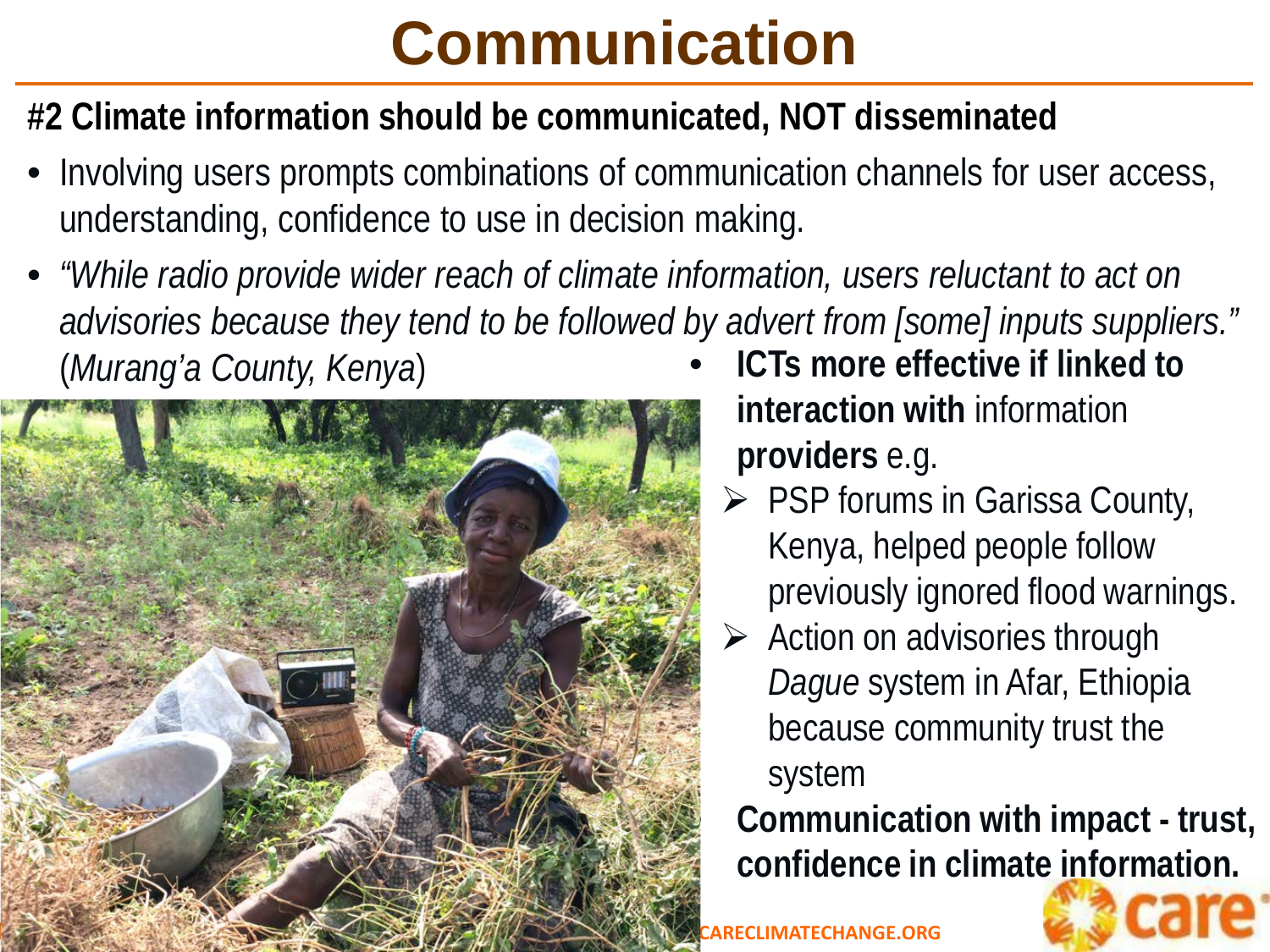### **Impact**

#### **#3 Demand driven climate services & engagement creates triple benefits**

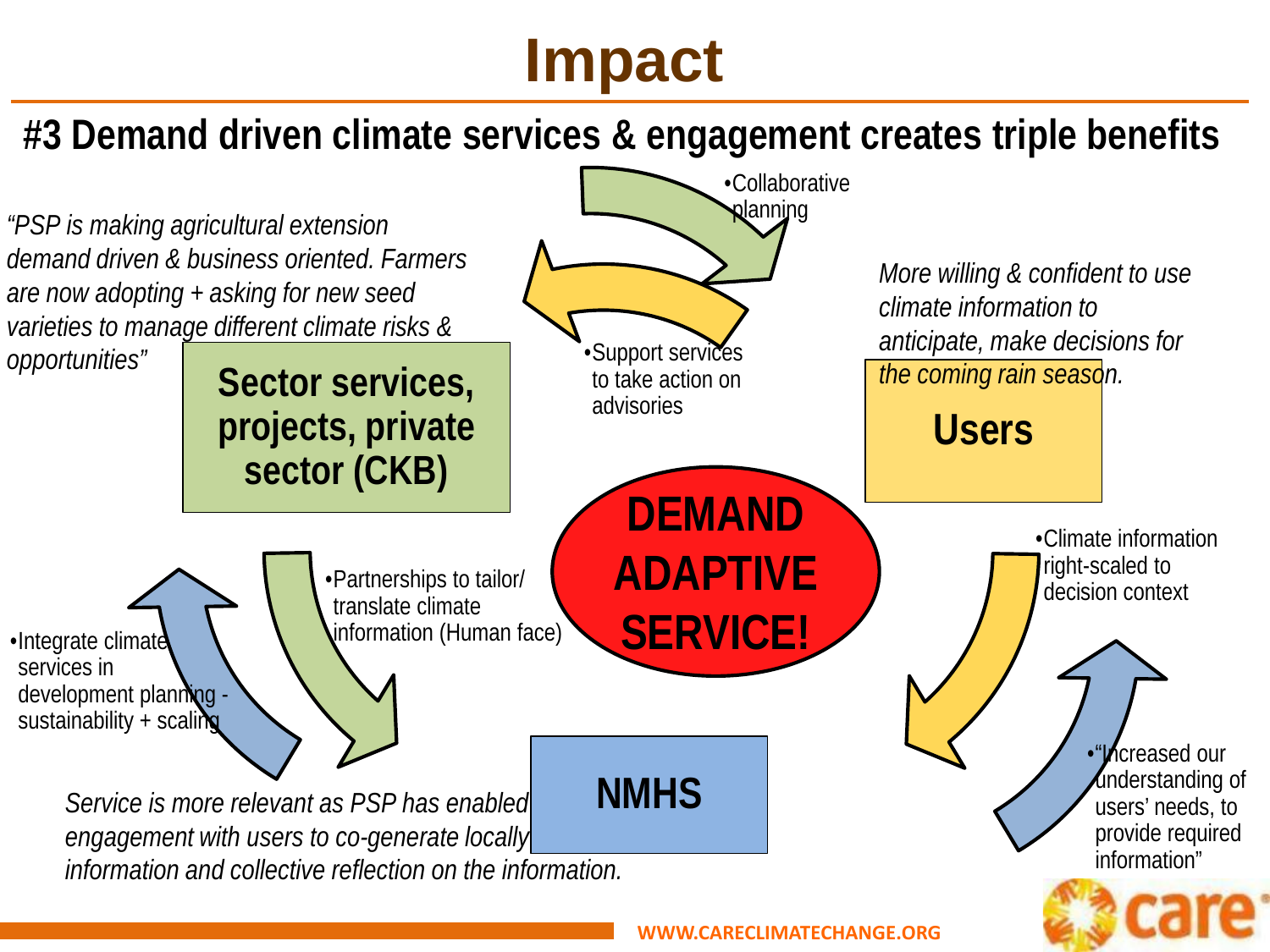### **Conclusions**

- Co-development & delivery of responsive climate services requires collaborative engagement between meteorological services and various actors, including users - knowledge value chain
- Capitalises on actors' roles to **evolve & sustain a decision responsive and user based service**.